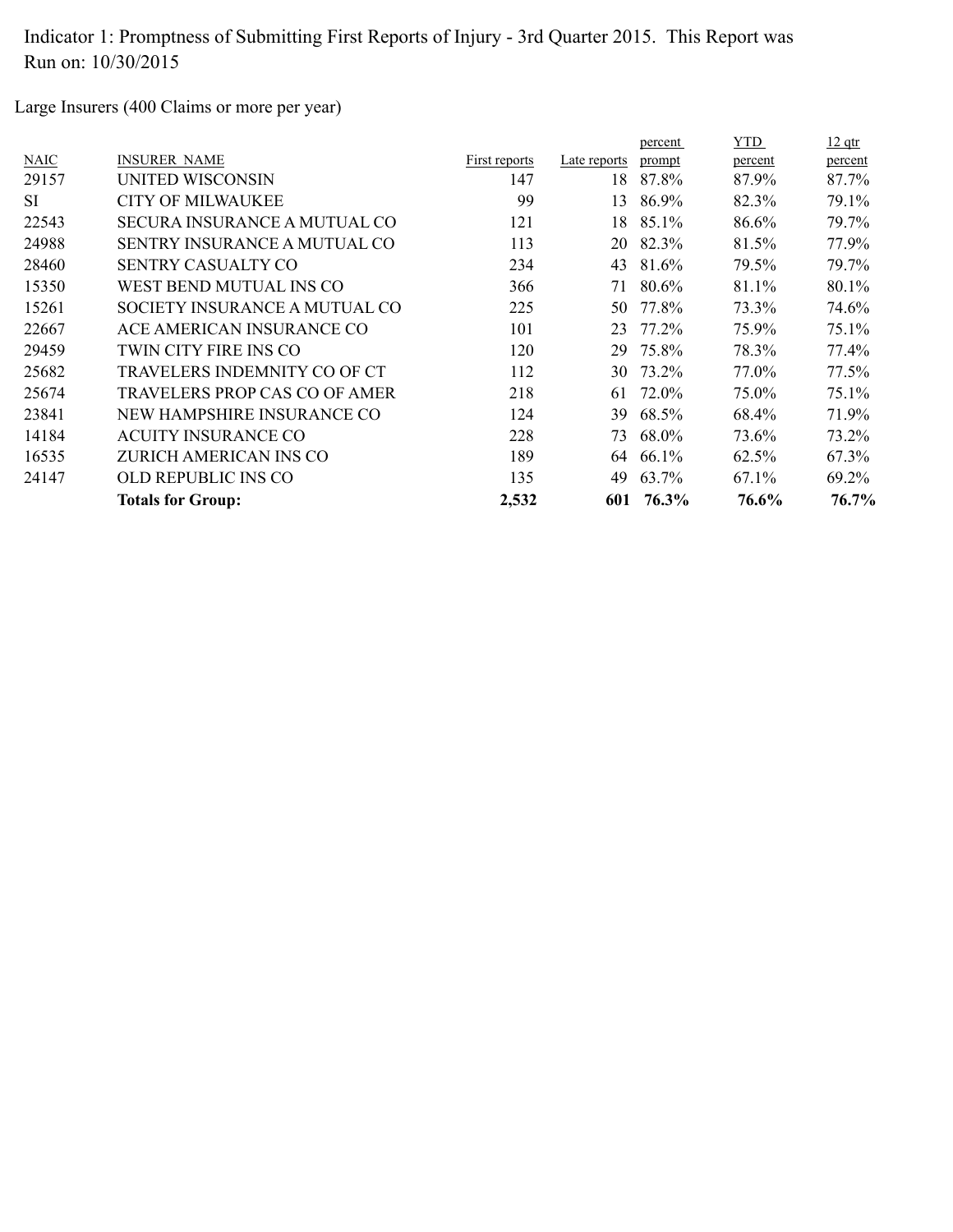Medium Size Insurers (65 -399 Claims or more per year)

|             |                                      |                      |                | percent    | <b>YTD</b> | $12$ qtr |
|-------------|--------------------------------------|----------------------|----------------|------------|------------|----------|
| <b>NAIC</b> | <b>INSURER NAME</b>                  | <b>First reports</b> | Late reports   | prompt     | percent    | percent  |
| 13935       | FEDERATED MUTUAL INS CO              | 18                   |                | $0$ 100.0% | 94.0%      | 91.1%    |
| 11527       | LEAGUE OF WIS MUNICIPALITIES MUTUA   | 35                   | $\mathbf{1}$   | 97.1%      | 92.9%      | 90.2%    |
| 26271       | ERIE INSURANCE EXCHANGE              | 28                   | $\mathbf{1}$   | 96.4%      | 91.7%      | 81.8%    |
| 10166       | ACCIDENT FUND INS CO OF AMERICA      | 43                   | 3              | 93.0%      | 90.2%      | 86.8%    |
| 24830       | CITIES & VILLAGES MUTUAL INS CO      | 13                   |                | 2 84.6%    | 89.8%      | 81.6%    |
| 11374       | <b>SFM MUTUAL INS CO</b>             | 60                   | 7              | 88.3%      | 88.0%      | 86.4%    |
| 14303       | <b>INTEGRITY MUTUAL INS CO</b>       | 35                   | 2              | 94.3%      | 87.9%      | 88.7%    |
| 13986       | FRANKENMUTH MUTUAL INS CO            | 13                   | $\mathbf{1}$   | 92.3%      | 87.5%      | 86.8%    |
| 21407       | <b>EMCASCO INSURANCE CO</b>          | 77                   | 11             | 85.7%      | 85.9%      | 87.5%    |
| <b>SI</b>   | DEPT OF ADMINISTRATION               | 80                   |                | 10 87.5%   | 85.0%      | 82.0%    |
| 19445       | NATIONAL UNION FIRE INS CO OF PITTSB | 36                   | $\overline{2}$ | 94.4%      | 83.2%      | 82.8%    |
| 15377       | WESTERN NATIONAL MUTUAL INS CO       | 27                   | 5 <sup>5</sup> | 81.5%      | 82.7%      | 82.5%    |
| 24449       | REGENT INSURANCE CO                  | 50                   | 11             | 78.0%      | 80.8%      | 73.6%    |
| 31895       | AMERICAN INTERSTATE INS CO           | 14                   | $\mathbf{1}$   | 92.9%      | 80.4%      | 72.8%    |
| 18988       | <b>AUTO OWNERS INS CO</b>            | 26                   | 7              | 73.1%      | 80.0%      | 83.3%    |
| 23035       | LIBERTY MUTUAL FIRE INS CO           | 38                   | 8              | 78.9%      | 79.4%      | 84.0%    |
| 11371       | <b>GREAT WEST CASUALTY CO</b>        | 19                   | 6              | 68.4%      | 78.9%      | 78.5%    |
| 23434       | MIDDLESEX INSURANCE CO               | 73                   | 16             | 78.1%      | 78.2%      | 77.1%    |
| 21458       | EMPLOYERS INSURANCE CO OF WAUSAU     | 35                   | 10             | 71.4%      | 77.4%      | 82.7%    |
| 15105       | SAFETY NATIONAL CASUALTY CORP        | 16                   | $\overline{2}$ | 87.5%      | 77.3%      | 73.3%    |
| 11150       | <b>ARCH INSURANCE CO</b>             | 30                   | 7              | 76.7%      | 77.2%      | 77.2%    |
| 39217       | <b>QBE INSURANCE CORPORATION</b>     | 5                    | $\theta$       | 100.0%     | 77.1%      | 70.9%    |
| 42404       | <b>LIBERTY INSURANCE CORP</b>        | 27                   | $\overline{4}$ | 85.2%      | 76.3%      | 73.0%    |
| <b>SI</b>   | <b>KOHLER CO</b>                     | 14                   | 4              | 71.4%      | 75.0%      | 72.1%    |
| 25666       | TRAVELERS INDEMNITY CO OF AMERICA    | 9                    | 3              | 66.7%      | 73.5%      | 76.1%    |
| 15091       | RURAL MUTUAL INS CO                  | 83                   | 27             | 67.5%      | 72.4%      | 77.5%    |
| <b>SI</b>   | UW-SYSTEM ADMINISTRATION             | 26                   | 9              | 65.4%      | 72.0%      | 69.0%    |
| 10677       | CINCINNATI INSURANCE CO              | 38                   | 8              | 78.9%      | 71.9%      | 75.5%    |
| 19950       | WILSON MUTUAL INS CO                 | 39                   | 10             | 74.4%      | 71.3%      | 76.9%    |
| 25402       | <b>EMPLOYERS ASSURANCE CORP</b>      | 31                   | 10             | 67.7%      | 68.9%      | 73.9%    |
| SI          | <b>CITY OF MADISON</b>               | 20                   | 8              | $60.0\%$   | 67.5%      | 65.1%    |
| 19275       | AMERICAN FAMILY MUTUAL INS CO        | 26                   |                | 12 53.8%   | 66.7%      | 71.9%    |
| 37885       | XL SPECIALTY INSURANCE COMPANY       | 37                   |                | 14 62.2%   | 66.7%      | 67.1%    |
|             | <b>TRANSPORTATION INS CO</b>         |                      |                |            |            |          |
| 20494       |                                      | 37                   |                | 14 62.2%   | 65.6%      | 73.5%    |
| SI          | FEDERAL EXPRESS CORPORATION          | 13                   |                | 4 69.2%    | 65.4%      | 64.3%    |
| SI          | MILWAUKEE BOARD OF SCHOOL DIR        | 32                   |                | 12 62.5%   | 65.1%      | 64.1%    |
| 12262       | PENN MFRS ASSOCIATION INS CO         | 18                   |                | 7 61.1%    | 63.8%      | 61.8%    |
| 37257       | PRAETORIAN INS CO                    | 6                    | 3              | 50.0%      | 63.3%      | 74.1%    |
| 23817       | <b>ILLINOIS NATIONAL INS CO</b>      | 55                   |                | 24 56.4%   | 61.6%      | 68.4%    |
| 14176       | HASTINGS MUTUAL INS CO               | 29                   |                | 11 62.1%   | 58.9%      | 54.0%    |
| 40142       | AMERICAN ZURICH INS CO               | 39                   |                | 12 69.2%   | 58.9%      | 70.1%    |
| 19429       | <b>INSURANCE CO OF STATE OF PA</b>   | 31                   |                | 13 58.1%   | 56.4%      | 66.4%    |
| 20281       | FEDERAL INSURANCE CO                 | 24                   |                | 12 50.0%   | 56.3%      | 60.6%    |
| 29424       | <b>HARTFORD CASUALTY INS CO</b>      | 16                   |                | 10 37.5%   | 55.4%      | 81.5%    |
| 23787       | NATIONWIDE MUTUAL INS CO             | 17                   |                | 9 47.1%    | 55.3%      | 62.0%    |
| 19259       | SELECTIVE INS CO OF SOUTH CAROLINA   | 32                   | 13             | 59.4%      | 55.1%      | 40.6%    |
| 20397       | VIGILANT INSURANCE CO                | 23                   |                | 12 47.8%   | 54.4%      | 70.3%    |
| 33600       | L M INSURANCE CORP                   | 21                   |                | 11 47.6%   | 47.3%      | 57.0%    |
| SI          | <b>ASCENSION HEALTH</b>              | $\mathbf{1}$         |                | $0$ 100.0% | 37.5%      | 70.1%    |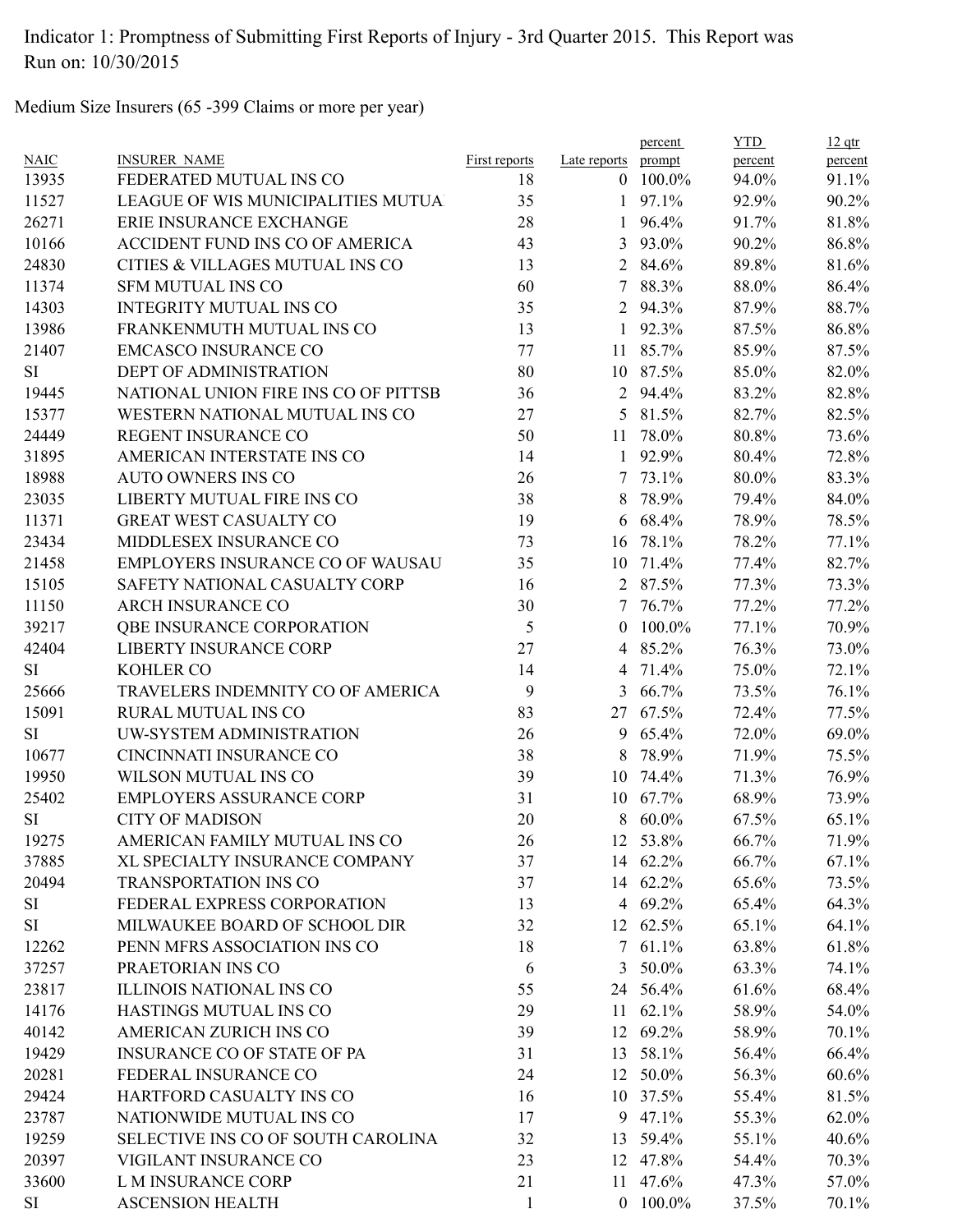Medium Size Insurers (65 -399 Claims or more per year)

|       | <b>Totals for Group:</b> | 1,527         |              | 395 74.1%        | 73.9%   | 75.2%         |
|-------|--------------------------|---------------|--------------|------------------|---------|---------------|
| 23396 | AMERISURE MUTUAL INS CO  |               |              | $5\quad 28\,6\%$ | 27 3%   | 24.8%         |
| SI    | COUNTY OF MILWAUKEE      |               |              | 80.0%            | 34.4%   | 59.8%         |
| NAIC  | <b>INSURER NAME</b>      | First reports | Late reports | prompt           | percent | percent       |
|       |                          |               |              | percent          | YTD     | <u>12 qtr</u> |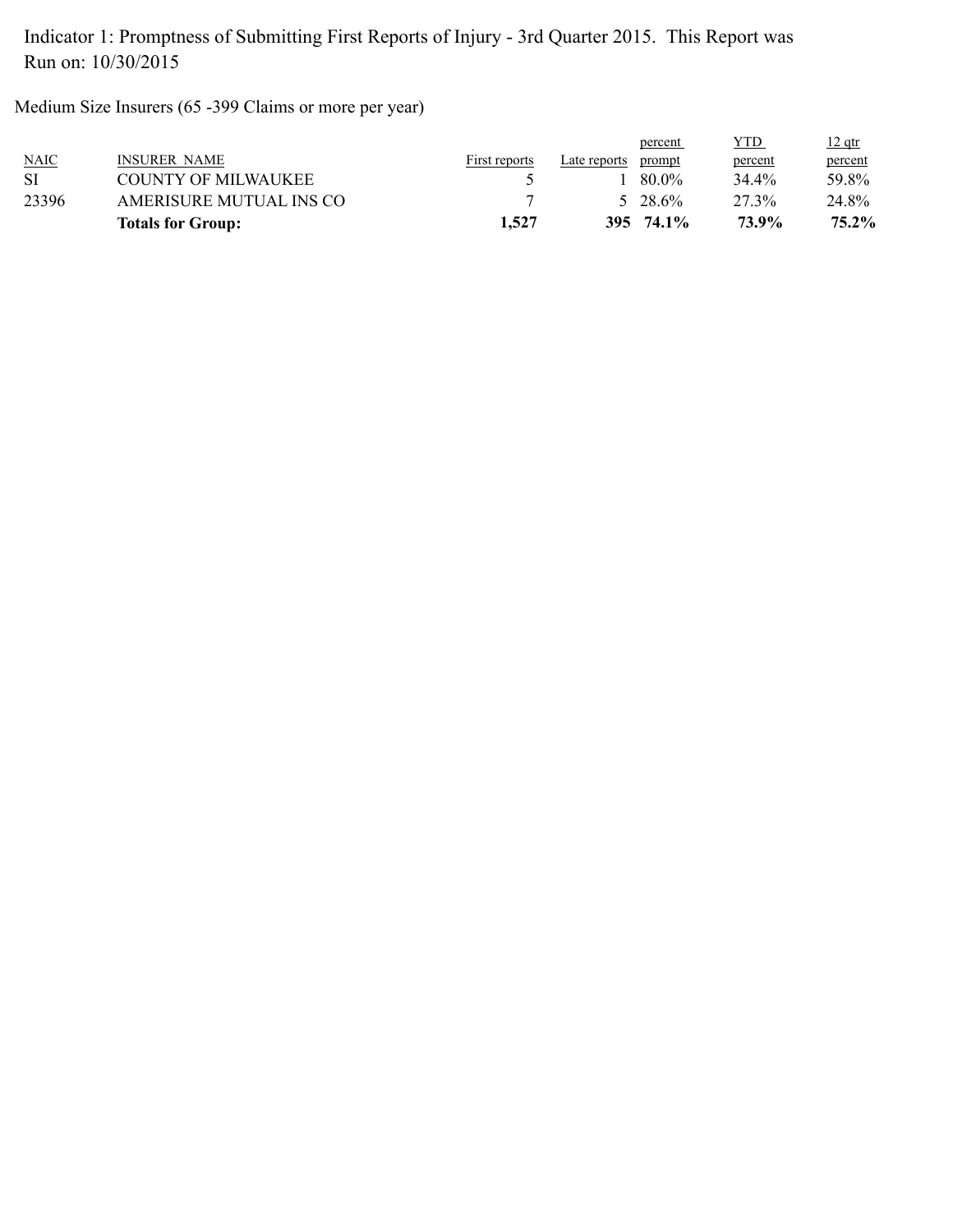Small Size Insurers (Less than 65 Claims per year)

| <b>NAIC</b> | <b>INSURER NAME</b>                | <b>First reports</b> | Late reports   | percent<br>prompt | <b>YTD</b><br>percent | $12$ qtr<br>percent |
|-------------|------------------------------------|----------------------|----------------|-------------------|-----------------------|---------------------|
| SI          | <b>MARTEN TRANSPORT LTD</b>        | 2                    |                | $0$ 100.0%        | 100.0%                | 94.5%               |
| <b>SI</b>   | THE VOLLRATH COMPANY LLC           | 5                    |                | $0$ 100.0%        | 90.5%                 | 94.1%               |
| <b>SI</b>   | FEDEX FREIGHT INC                  | 9                    | $\mathbf{1}$   | 88.9%             | 91.7%                 | 93.6%               |
| 12006       | DISTRICTS MUTUAL INS               | 7                    | $\theta$       | 100.0%            | 100.0%                | 91.4%               |
| <b>SI</b>   | <b>USF HOLLAND INC</b>             | 4                    | $\theta$       | 100.0%            | 96.0%                 | 90.0%               |
| 12305       | ACCIDENT FUND NATIONAL INS CO      | 13                   | 1              | 92.3%             | 89.2%                 | 89.9%               |
| <b>SI</b>   | SSM HEALTH CARE OF WISCONSIN INC   | 12                   |                | 2 83.3%           | 93.8%                 | 89.7%               |
| 20508       | VALLEY FORGE INS CO                | 5                    |                | $180.0\%$         | 80.0%                 | 89.5%               |
|             |                                    | 5                    |                |                   |                       |                     |
| 36234       | PREFERRED PROFESSIONAL INS CO      |                      |                | $0$ 100.0%        | 93.3%                 | 89.2%               |
| <b>SI</b>   | <b>COLUMBIA ST MARY'S INC</b>      | 11                   | 1              | 90.9%             | 78.3%                 | 87.9%               |
| 12304       | ACCIDENT FUND GENERAL INSURANCE C  | 12                   | 3              | 75.0%             | 86.5%                 | 87.1%               |
| 33588       | FIRST LIBERTY INS CORP             | 6                    | $\theta$       | 100.0%            | 100.0%                | 85.7%               |
| 32700       | <b>OWNERS INS CO</b>               | 14                   |                | 3 78.6%           | 80.6%                 | 84.8%               |
| 26069       | <b>WAUSAU BUSINESS INS CO</b>      | $\boldsymbol{0}$     |                | $0.0\%$           | $0.0\%$               | 84.8%               |
| 24112       | <b>WESTFIELD INSURANCE CO</b>      | 13                   |                | 1 92.3%           | 90.9%                 | 84.7%               |
| 36463       | DISCOVER PROPERTY & CASUALTY INSUF | $\mathbf{1}$         |                | $1 \t0.0\%$       | 66.7%                 | 84.7%               |
| <b>SI</b>   | JOY GLOBAL SURFACE MINING INC      | 7                    |                | 1 85.7%           | 75.0%                 | 84.7%               |
| 21415       | <b>EMPLOYERS MUTUAL CAS CO</b>     | 9                    | 1              | 88.9%             | 83.8%                 | 84.3%               |
| 30104       | HARTFORD UNDERWRITERS INS CO       | 3                    |                | 2 33.3%           | 70.0%                 | 84.3%               |
| 43575       | INDEMNITY INSURANCE CO OF NORTH AN | 4                    |                | $0$ 100.0%        | 81.3%                 | 84.3%               |
| SI          | <b>CITY OF KENOSHA</b>             | 9                    | $\mathbf{1}$   | 88.9%             | 94.1%                 | 84.0%               |
| <b>SI</b>   | <b>TARGET CORP (STORES)</b>        | 11                   |                | 2 81.8%           | 92.9%                 | 83.1%               |
| 10351       | FIRST DAKOTA INDEMNITY COMPANY     | 6                    |                | 2 66.7%           | 72.2%                 | 82.7%               |
| <b>SI</b>   | <b>BRUNSWICK CORPORATION</b>       | 4                    |                | 2 50.0%           | 66.7%                 | 82.6%               |
| 22357       | HARTFORD ACCIDENT & INDEMNITY CO   | $\overline{2}$       | $\mathbf{1}$   | 50.0%             | 81.8%                 | 82.5%               |
| 24228       | PEKIN INSURANCE CO                 | 17                   | $\overline{0}$ | 100.0%            | 86.7%                 | 81.5%               |
| 19410       | COMMERCE & INDUSTRY INS CO         | 13                   |                | 2 84.6%           | 77.1%                 | 81.3%               |
| 26042       | WAUSAU UNDERWRITERS INS CO         | 4                    |                | 75.0%             | 88.9%                 | 80.9%               |
| <b>SI</b>   | <b>KWIK TRIP INC</b>               | 16                   |                | 6 62.5%           | 74.4%                 | 80.1%               |
| 26956       | WIS COUNTY MUTUAL INS CORP         | $\overline{7}$       |                | 1 85.7%           | 73.0%                 | 79.7%               |
| 21261       | ELECTRIC INSURANCE CO              | 6                    |                | 83.3%             | 80.8%                 | 79.2%               |
| <b>SI</b>   | NEWPAGE WISCONSIN SYSTEM INC       | 1                    |                | $0$ 100.0%        | 83.3%                 | 78.7%               |
| 19682       | HARTFORD FIRE INSURANCE CO         | $\boldsymbol{0}$     | $\overline{0}$ | $0.0\%$           | 100.0%                | 78.4%               |
| 23043       | LIBERTY MUTUAL INS CO              | 1                    | $\overline{0}$ | 100.0%            | 70.0%                 | 78.4%               |
| 20109       | <b>BITCO NATIONAL INS CO</b>       | 7                    | 2              | 71.4%             | 83.3%                 | 76.5%               |
| 10998       | MICHIGAN COMMERCIAL INS MUTUAL     | 0                    |                | $0.0\%$           | 100.0%                | 75.2%               |
| 25143       | STATE FARM FIRE & CASUALTY CO      |                      |                |                   | 78.6%                 |                     |
|             |                                    | 6                    |                | $183.3\%$         |                       | 75.0%               |
| 28258       | CONTINENTAL INDEMNITY COMPANY      | 6                    |                | 1 83.3%           | 77.3%                 | 74.8%               |
| SI          | CNH AMERICA LLC                    | 6                    | $\overline{0}$ | 100.0%            | 86.7%                 | 74.6%               |
| 10804       | CONTINENTAL WESTERN INS CO         | 9                    |                | 4 55.6%           | 62.5%                 | 74.0%               |
| 13021       | UNITED FIRE & CASUALTY CO          | 20                   |                | 4 80.0%           | 81.6%                 | 71.5%               |
| 24414       | <b>GENERAL CAS CO OF WI</b>        | 8                    | 1              | 87.5%             | 80.0%                 | 71.2%               |
| 25615       | <b>CHARTER OAK FIRE INS CO</b>     | 16                   |                | $6\quad 62.5\%$   | 68.1%                 | 70.6%               |
| 26247       | AMERICAN GUARANTEE & LIABILITY INS | 6                    |                | 3 50.0%           | 50.0%                 | 70.4%               |
| 19038       | TRAVELERS CASUALTY & SURETY CO     | 7                    |                | 2 71.4%           | 71.0%                 | 69.9%               |
| 24554       | XL INSURANCE AMERICA INC           | 26                   | 8              | 69.2%             | 63.2%                 | 69.3%               |
| 31534       | CITIZENS INSURANCE CO OF AMERICA   | 17                   |                | 2 88.2%           | 80.4%                 | 66.4%               |
| 27855       | ZURICH AMERICAN INS OF IL          | $\overline{2}$       | 1              | 50.0%             | 66.7%                 | 66.3%               |
| 18767       | CHURCH MUTUAL INSURANCE CO         | 12                   |                | 3 75.0%           | 55.4%                 | 61.8%               |